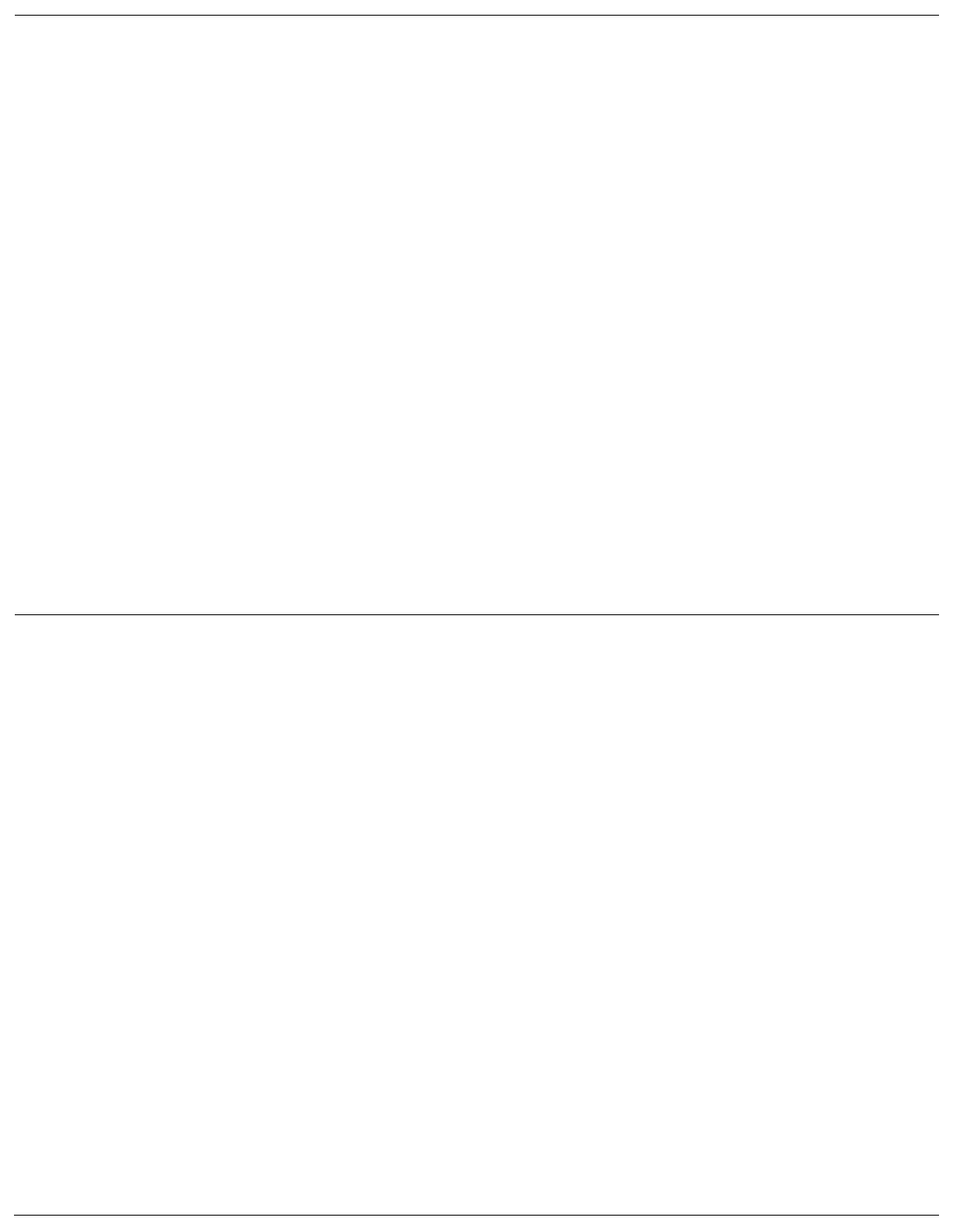$$
A = \frac{43 + 25 - 6(3 + 16)}{2^4 - 8\left(\frac{14}{3 + 5}\right)}
$$

$$
B = 18 - 24\left(\frac{11 - 6}{55}\right)
$$

$$
C = \frac{4^3}{2^8} (15 - 7)(0.5) - (18 - 19)
$$

$$
D = -2^4
$$

Find  $A + B + C + D$ 

2.

$$
A = \frac{43 + 25 - 6(3 + 16)}{2^4 - 8\left(\frac{14}{3 + 5}\right)}
$$
  

$$
B = 18 - 24\left(\frac{11 - 6}{55}\right)
$$
  

$$
C = \frac{4^3}{2^8}(15 - 7)(0.5) - (18 - 19)
$$

 $D = -2^4$ 

Find  $A + B + C + D$ 

2.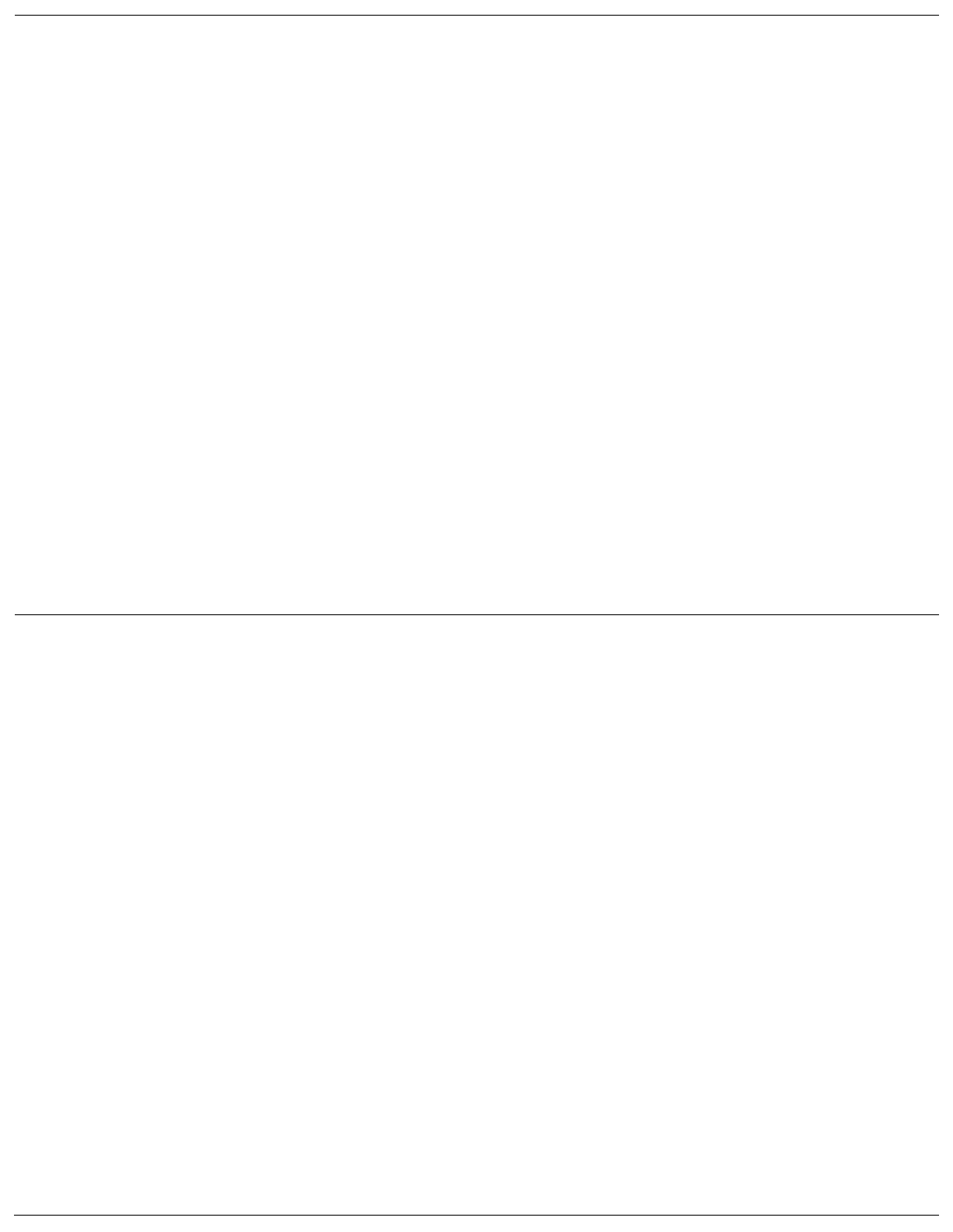3. Andrew really likes White Cheddar Cheez-Its. He found that the probability of there being **exactly** 20 Cheez-Its in a bag is 1/5.

Find the probability that

A: He opens 2 bags that do not contain exactly 20 Cheez-Its

B: He opens 2 bags with exactly 20 Cheez-Its

C: He opens a bag with 20 Cheez-Its and another bag that does not contain exactly 20 Cheez-Its

3. Andrew really likes White Cheddar Cheez-Its. He found that the probability of there being **exactly** 20 Cheez-Its in a bag is 1/5.

Find the probability that

A: He opens 2 bags that do not contain exactly 20 Cheez-Its B: He opens 2 bags with exactly 20 Cheez-Its C: He opens a bag with 20 Cheez-Its and another bag that does not contain exactly 20 Cheez-Its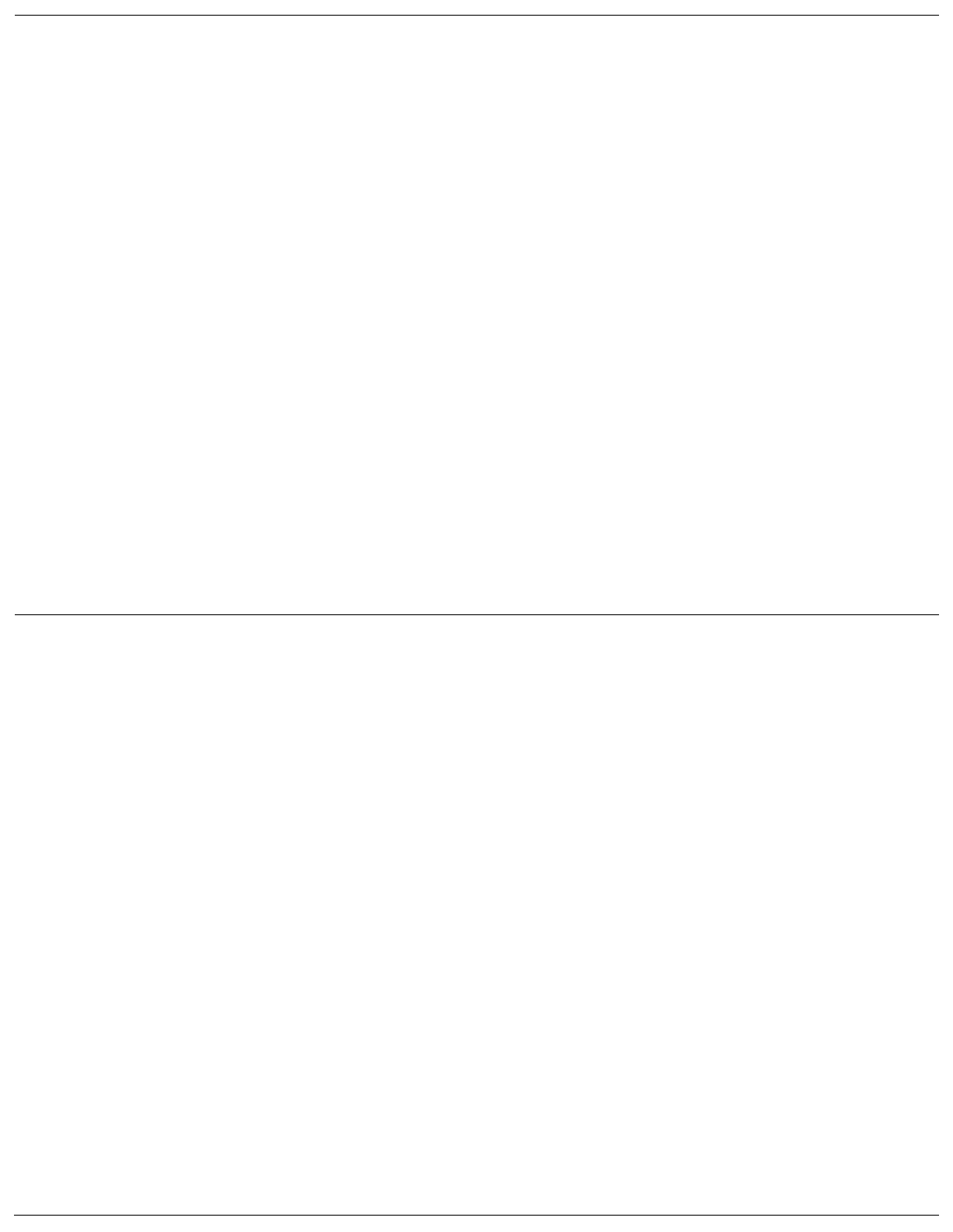4. Combined, Thomas and I have a total of 165 pies. Combined, Thomas and Michael have 175 pies. Combined, Michael and I have a total of 185 pies. How many pies do I have?

4. Combined, Thomas and I have a total of 165 pies. Combined, Thomas and Michael have 175 pies. Combined, Michael and I have a total of 185 pies. How many pies do I have?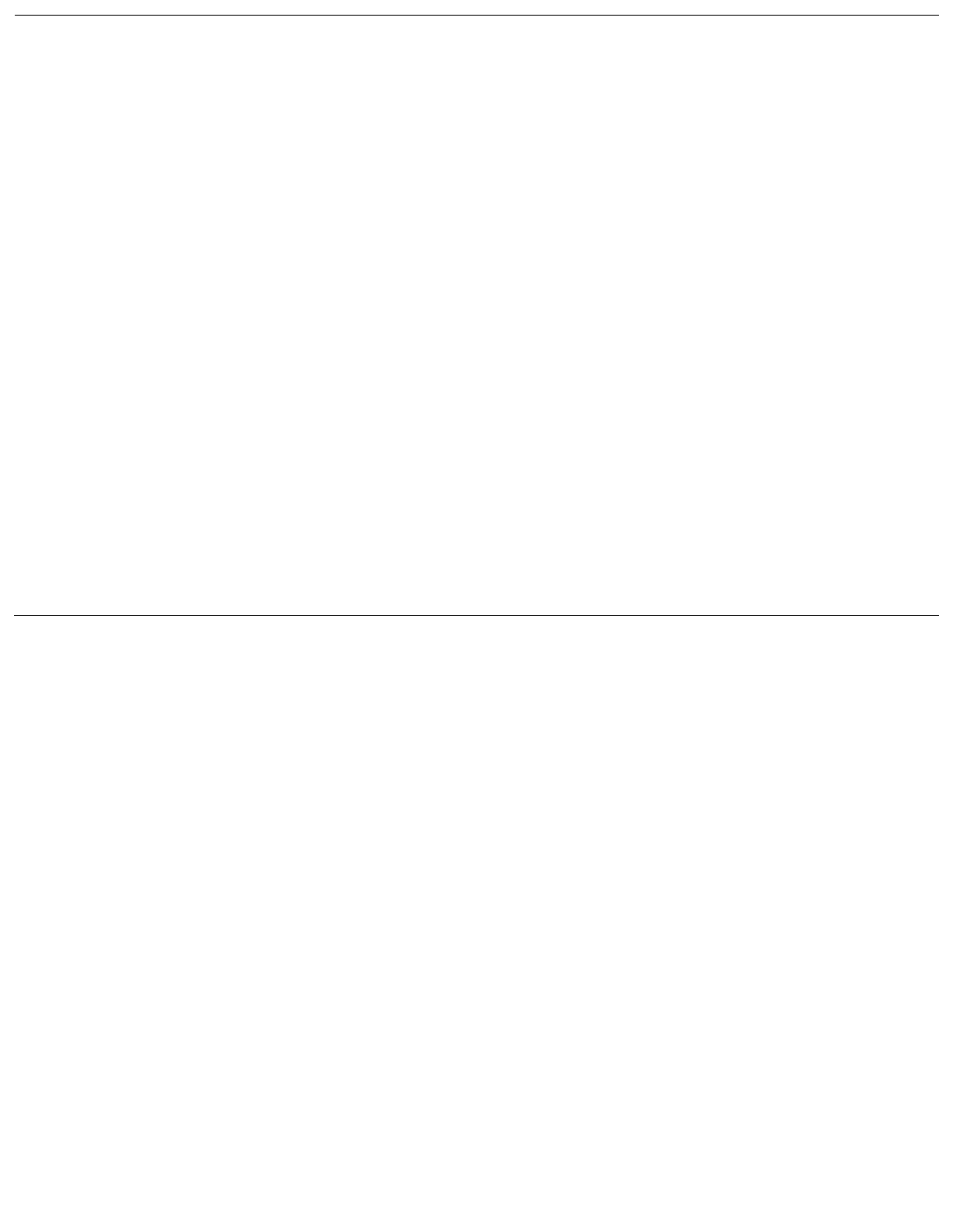- 5.
- $A$  = The area of a triangle with base 5 and height 10
- $B$  = The volume of a cube with surface area 216
- $C =$ The area of a circle inscribed in a square with side length 12
- $D =$ The ratio of the circumference of a circle to the radius of a circle

Find in terms of  $\pi$ : A+B+C+D

- 5.
- $A$  = The area of a triangle with base 5 and height 10
- $B$  = The volume of a cube with surface area 216
- $C =$ The area of a circle inscribed in a square with side length 12
- $D =$ The ratio of the circumference of a circle to the radius of a circle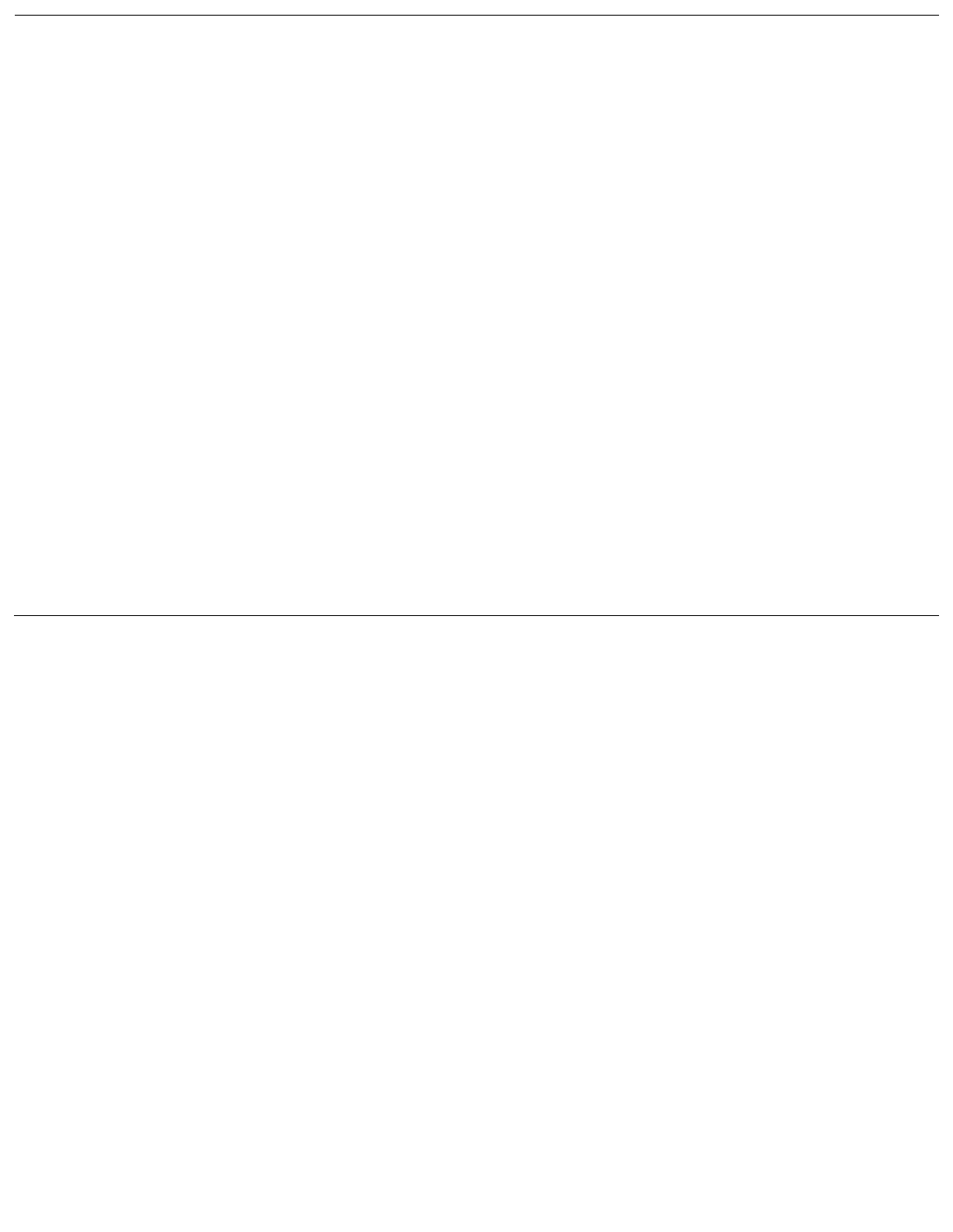$M$  = The slope of the line  $4y + 2x = 22$ A = The slope of the line  $5x + 7y = 10$ T = The y-intercept of the line  $4x + 15y = 20$ H = The x-intercept of the line  $3x + 5y = 15$ 

Find in simplest form: MATH

6.

 $M$  = The slope of the line  $4y + 2x = 22$ A = The slope of the line  $5x + 7y = 10$ T = The y-intercept of the line  $4x + 15y = 20$ H = The x-intercept of the line  $3x + 5y = 15$ 

Find in simplest form: MATH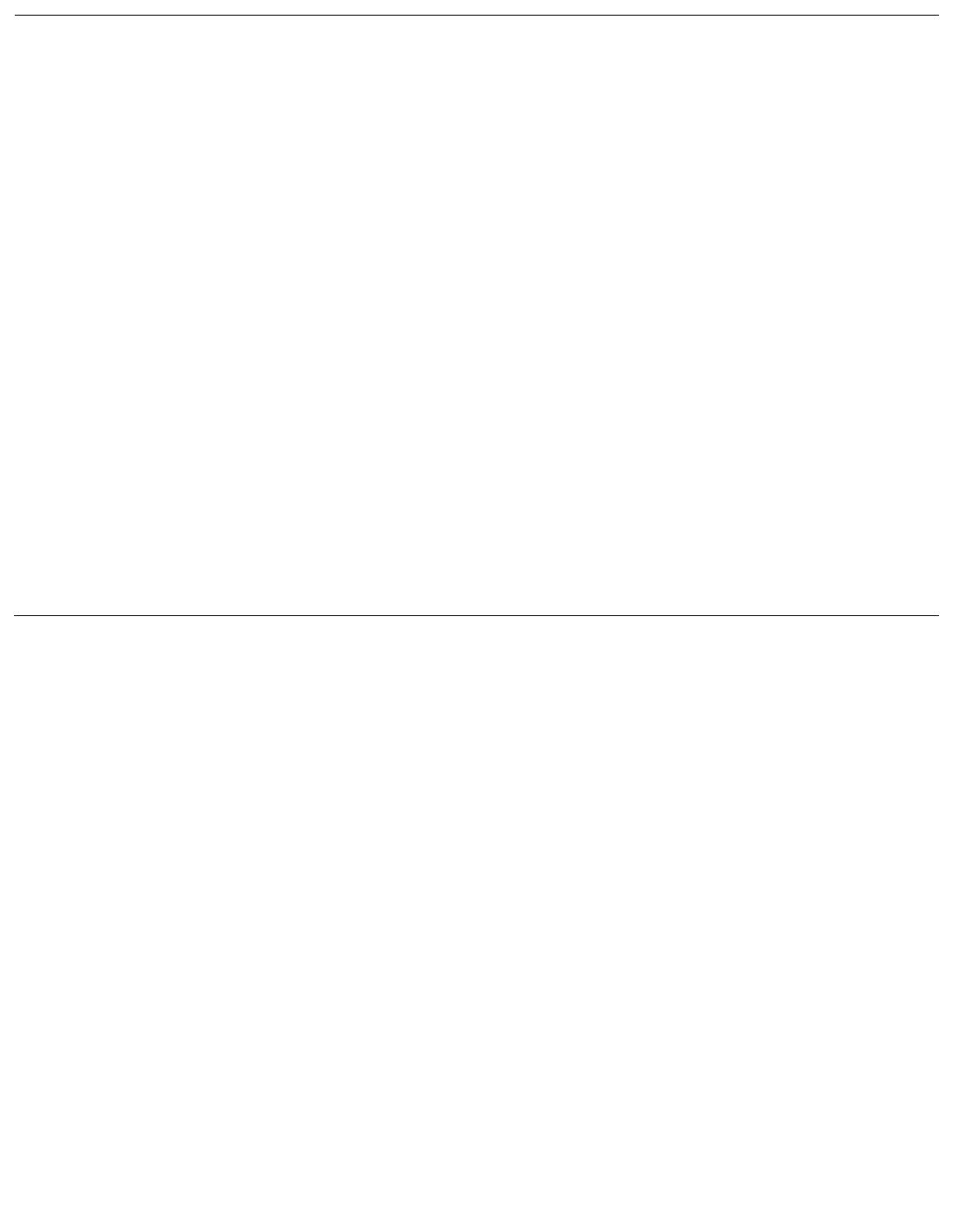7. Using Pythagorean theorem, find the missing side for the following right triangles.

A: A right triangle with legs of length 3 and 4

B: A right triangle with a leg of length 8 and a hypotenuse of length 10

C: A right triangle with legs of length 5 and 12

D: A right triangle with a leg of length 15 and a hypotenuse of length 17

Find the value of  $\frac{ABC}{D}$ 

7. Using Pythagorean theorem, find the missing side for the following right triangles.

A: A right triangle with legs of length 3 and 4

B: A right triangle with a leg of length 8 and a hypotenuse of length 10

C: A right triangle with legs of length 5 and 12

D: A right triangle with a leg of length 15 and a hypotenuse of length 17

Find the value of  $\frac{ABC}{D}$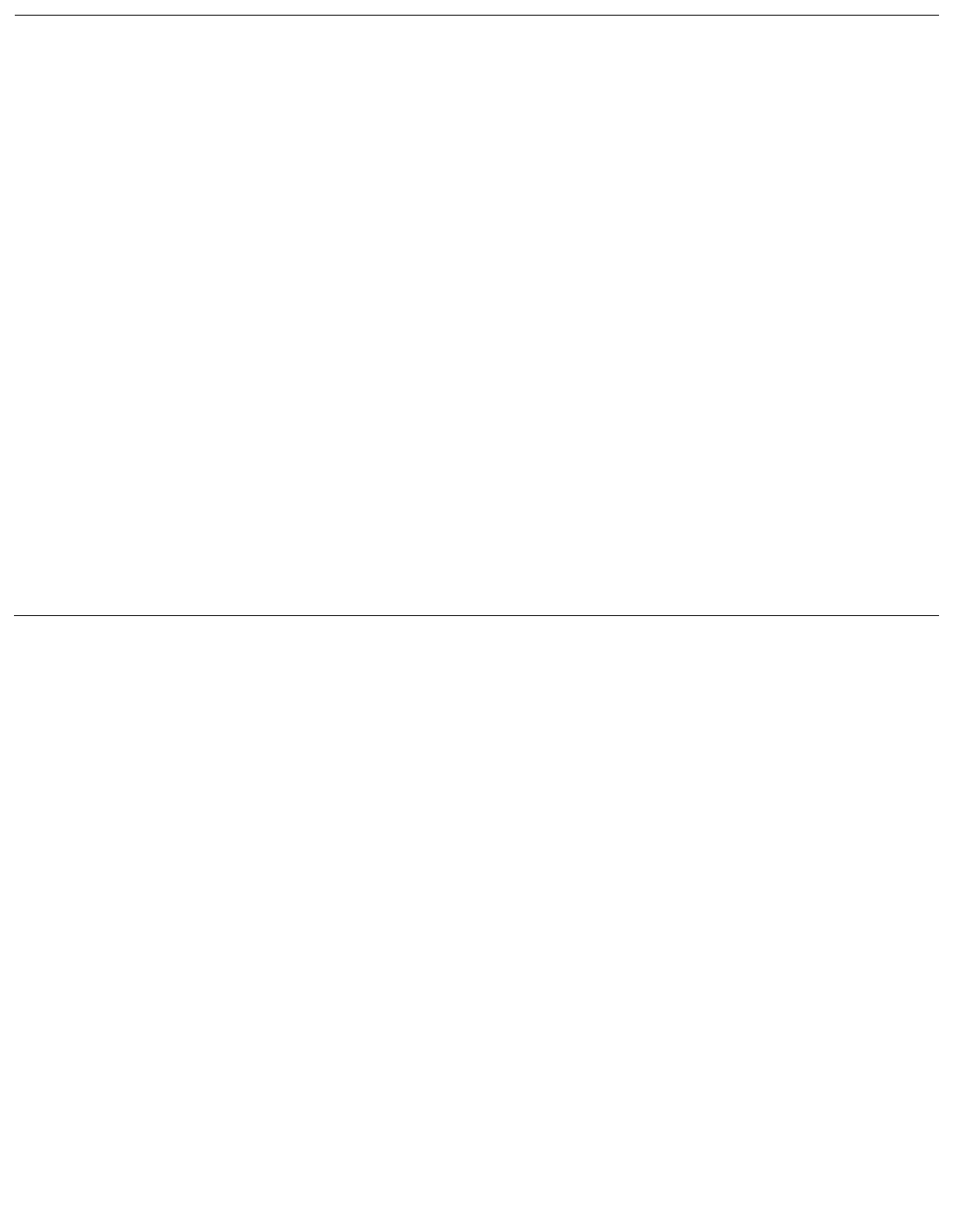8. You know that a base 10 number can have the digits 0,1,2,3,4,5,6,7,8 and 9. However, a base 2 number can only have digits 0 and 1.

A: Change 2 from base 10 to base 2

- B: Change 10 from base 10 to base 2
- C: Change 8 from base 10 to base 2

Find the sum of all the digits in A and B and C

8. You know that a base 10 number can have the digits 0,1,2,3,4,5,6,7,8 and 9. However, a base 2 number can only have digits 0 and 1.

A: Change 2 from base 10 to base 2

- B: Change 10 from base 10 to base 2
- C: Change 8 from base 10 to base 2

Find the sum of all the digits in A and B and C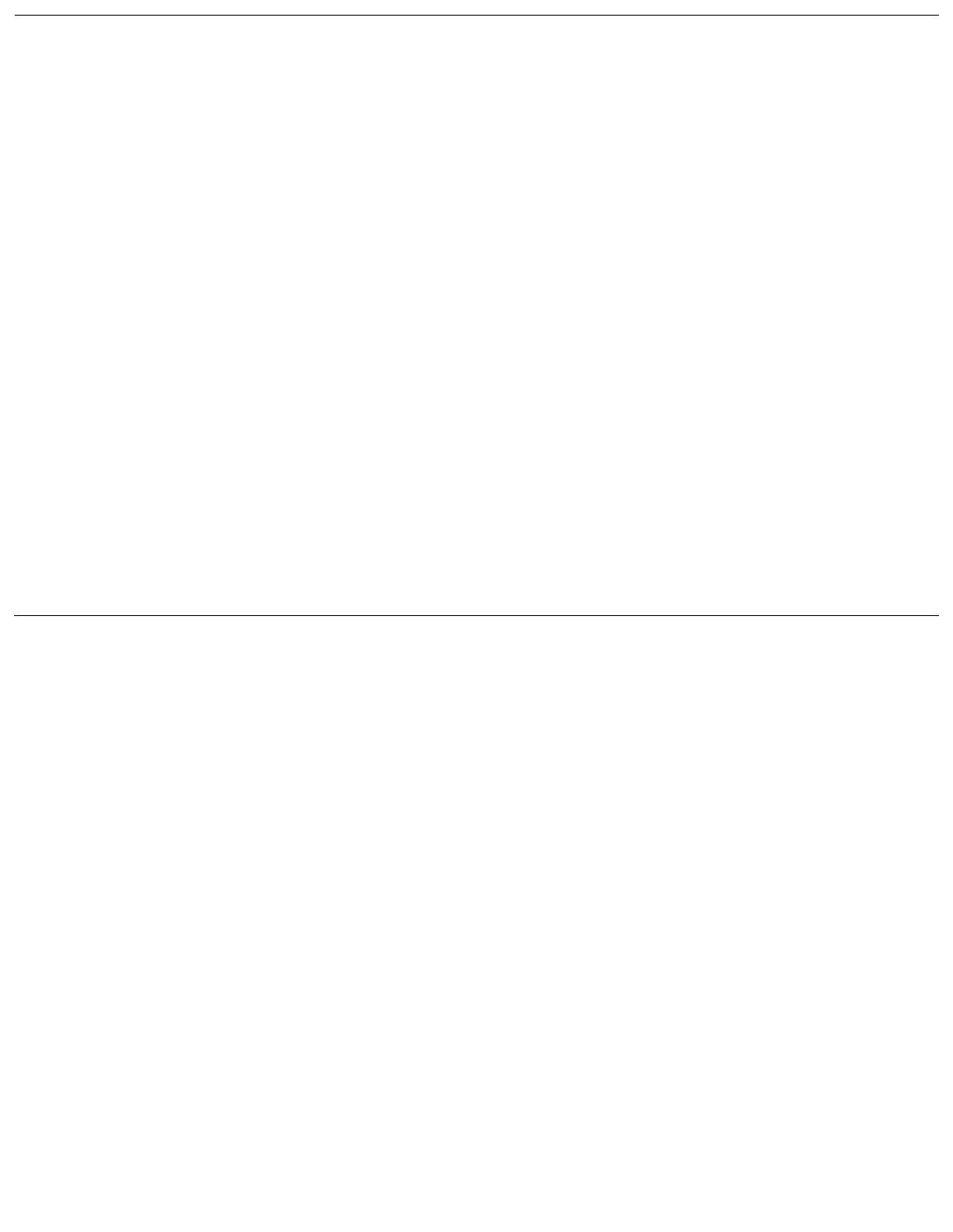9. The quadratic formula to solve for x of the form  $ax^2 + bx + c = 0$  is shown below:

$$
\frac{-b \pm \sqrt{b^2 - 4ac}}{2a}
$$

Using this, calculate the positive value of

 $\sqrt{72 + \sqrt{72} + \sqrt{72}}$  ...

9. The quadratic formula to solve for x of the form  $ax^2 + bx + c = 0$  is shown below:

$$
\frac{-b \pm \sqrt{b^2 - 4ac}}{2a}
$$

Using this, calculate the positive value of

 $\sqrt{72 + \sqrt{72} + \sqrt{72}}$  ...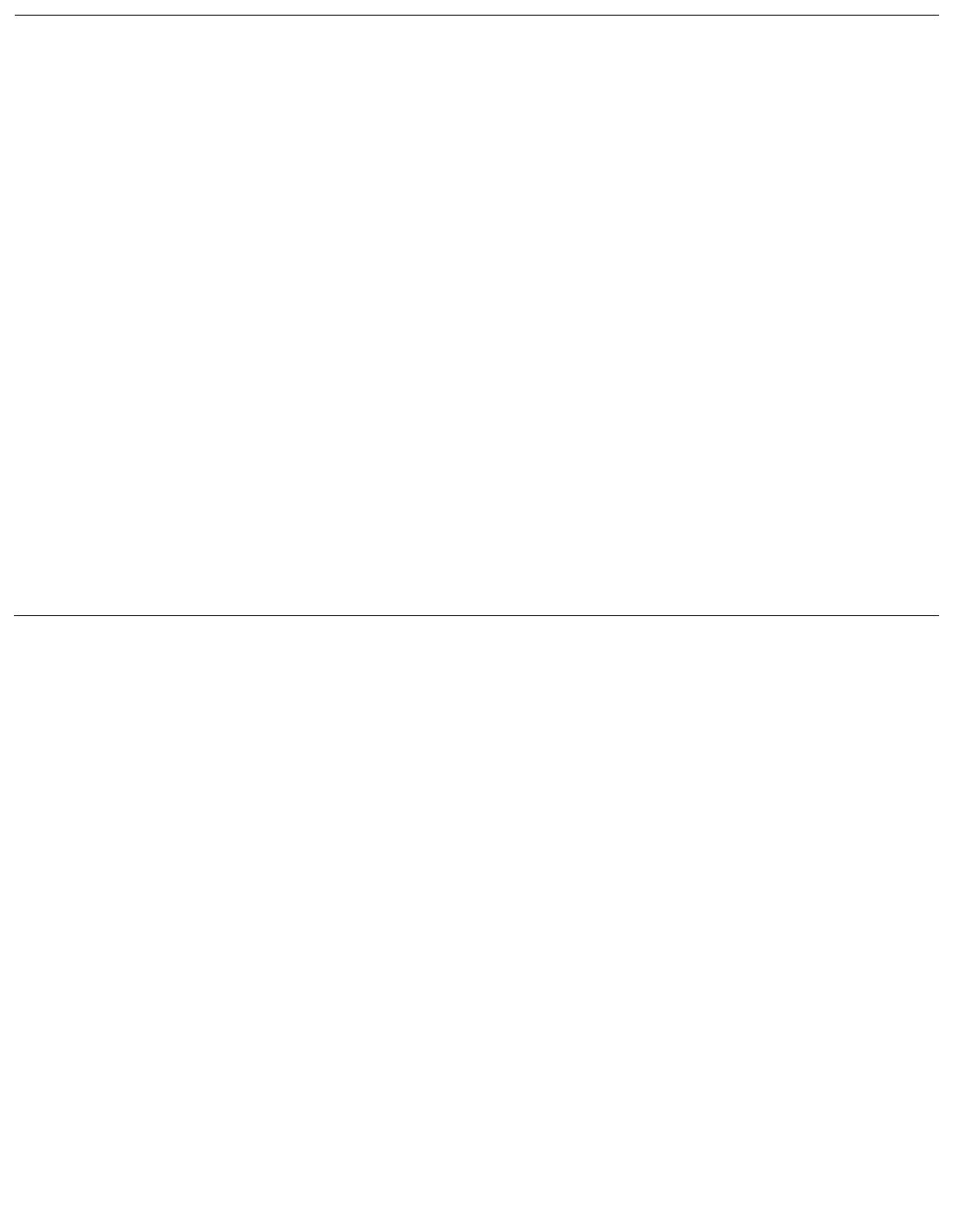Find the number of distinct ways of writing the words:

A. PEN

#### B. PINEAPPLE

# C. APPLE

#### D. PIE

Find  $\frac{AB}{DC}$ 

10.

Find the number of distinct ways of writing the words:

A. PEN

### B. PINEAPPLE

## C. APPLE

### D. PIE

Find  $\frac{AB}{DC}$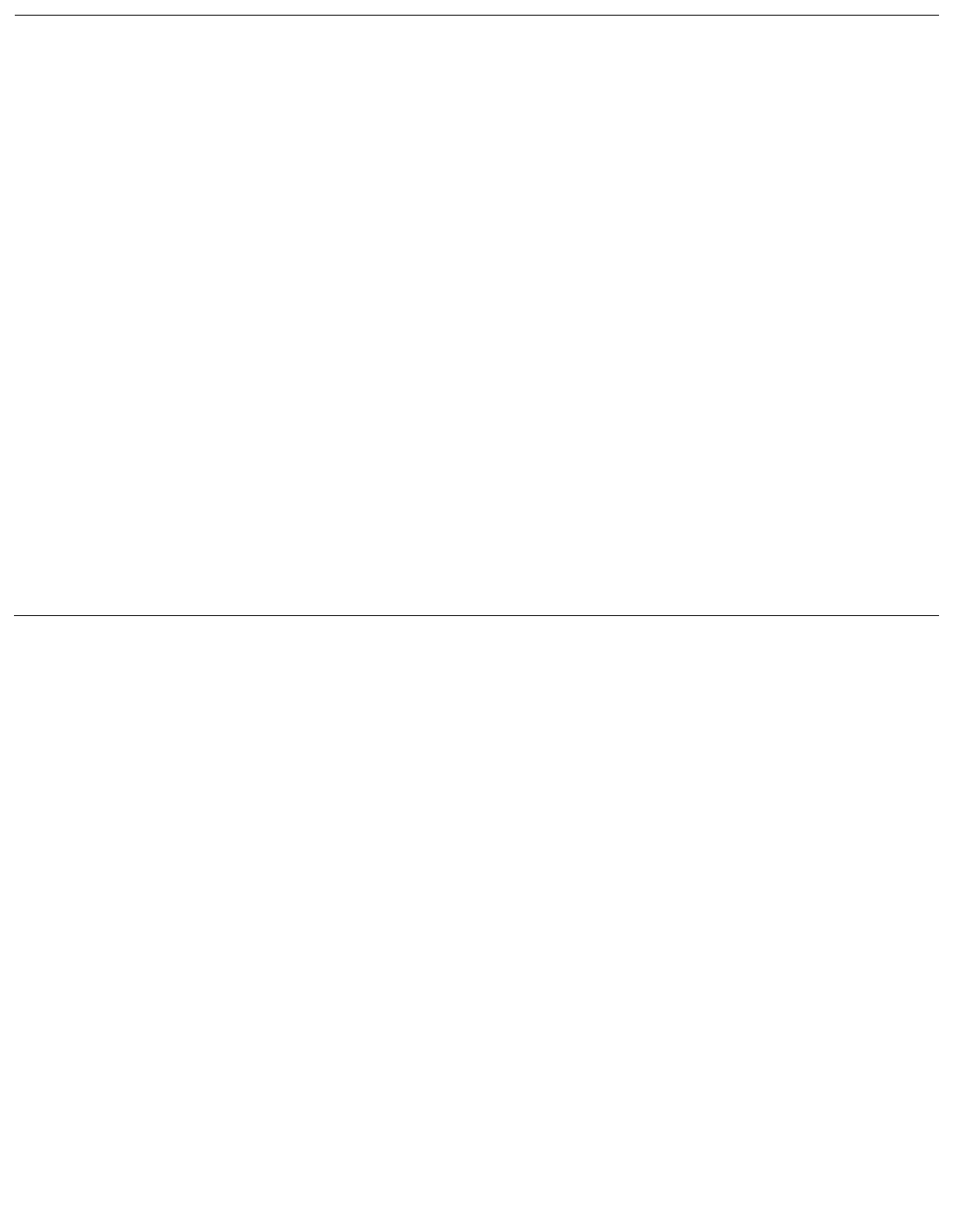A. 
$$
f(3)
$$
 where  $f(x) = x^2 + 3x^5 - 90$ 

B. 
$$
g(5)
$$
 where  $g(x) = 9x^3 - 8x$ 

C. 
$$
h(6)
$$
 where  $h(x) = 2x^2 + 6x$ 

Find  $A + B + C$ 

11.

A. 
$$
f(3)
$$
 where  $f(x) = x^2 + 3x^5 - 90$ 

B. 
$$
g(5)
$$
 were  $g(x) = 9x^3 - 8x$ 

C.  $h(6)$  where  $h(x) = 2x^2 + 6x$ 

Find  $A + B + C$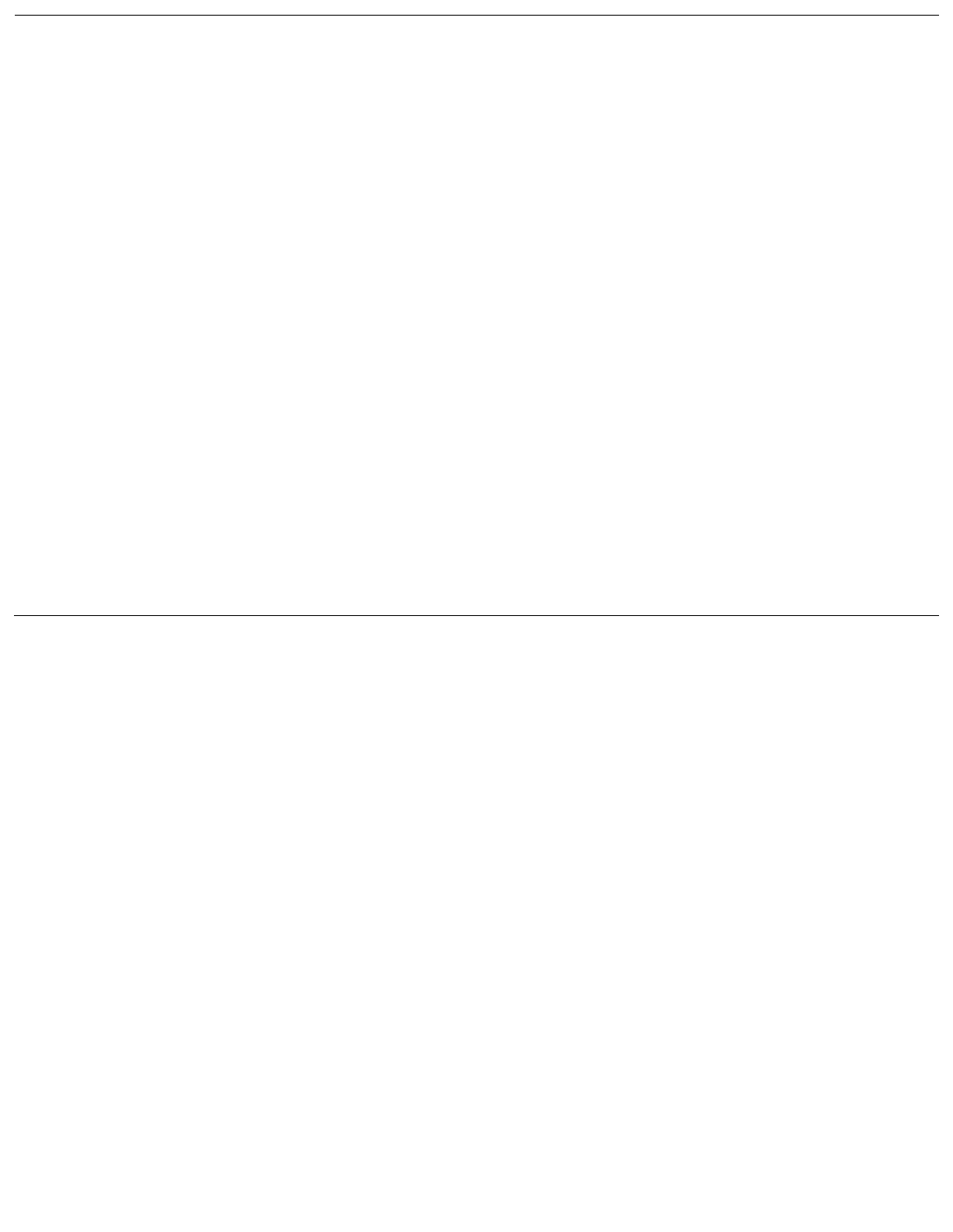- 12. The distance formula between two points is given by the formula:  $d = \sqrt{(x_2 - x_1)^2 + (y_2 - y_1)^2}$
- A. Distance between (4, 8) and (10,16)
- B. Distance between  $(-5, 9)$  and  $(-9, 6)$
- C. Distance between  $(0, 0)$  and  $(6, 8)$
- D. Distance between  $(-8, -52)$  and  $(-3, -8)$

 $A + B + C + D$ 

12. The distance formula between two points is given by the formula:

$$
d = \sqrt{(x_2 - x_1)^2 + (y_2 - y_1)^2}
$$

- A. Distance between (4, 8) and (10,16)
- B. Distance between  $(-5, 9)$  and  $(-9, 6)$
- C. Distance between  $(0, 0)$  and  $(6, 8)$
- D. Distance between  $(-8, -52)$  and  $(-3, -8)$

 $A + B + C + D$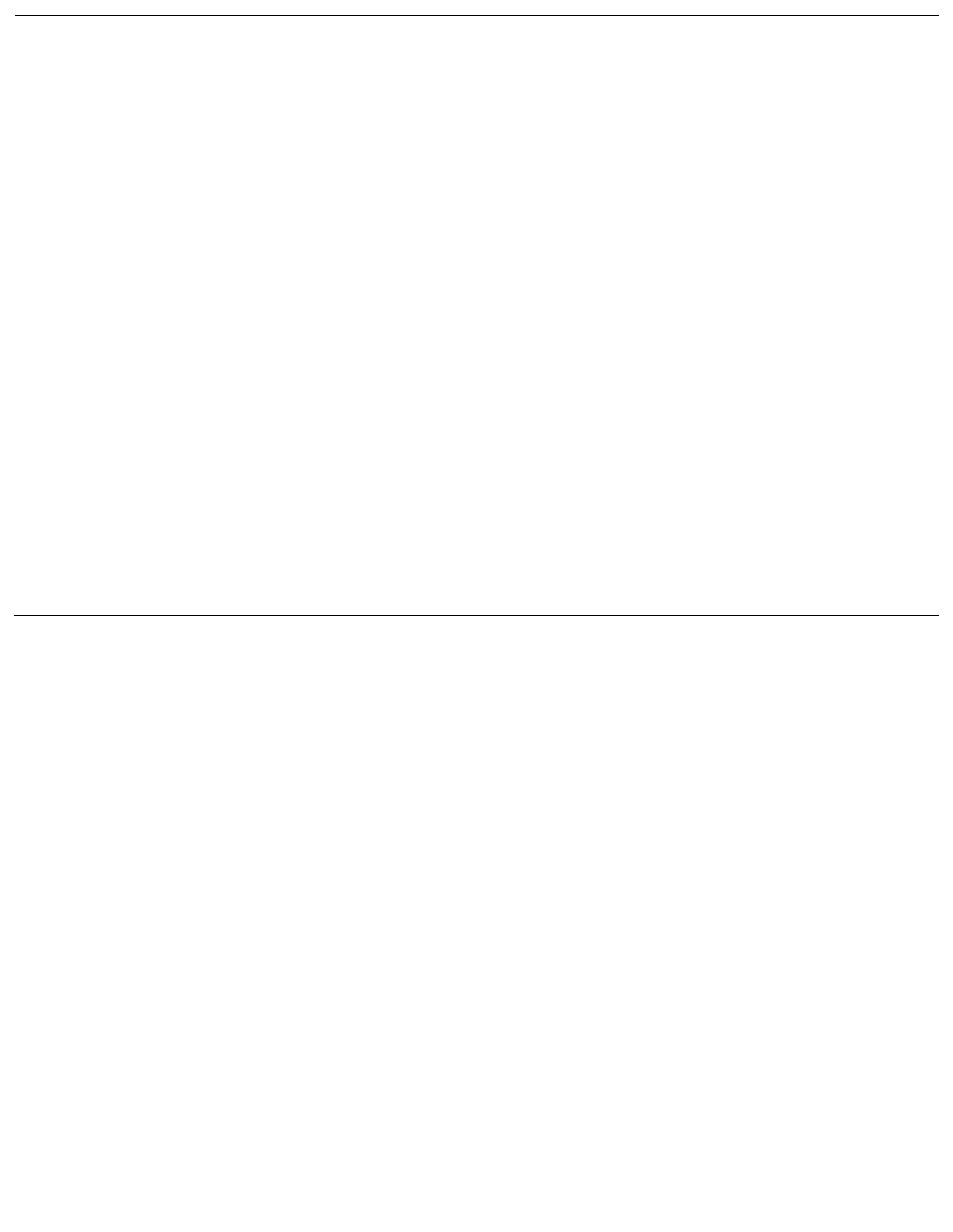There are 100 students at the Twilight Premiere. 32 students like Jacob, 22 students like Edward, and 27 like Bella. 9 students like both Jacob and Edward, 11 students like both Jacob and Bella, and 7 students like both Edward and Bella. 7 students like all three of the characters. How many students do not like any of the characters?

### 13.

There are 100 students at the Twilight Premiere. 32 students like Jacob, 22 students like Edward, and 27 like Bella. 9 students like both Jacob and Edward, 11 students like both Jacob and Bella, and 7 students like both Edward and Bella. 7 students like all three of the characters. How many students do not like any of the characters?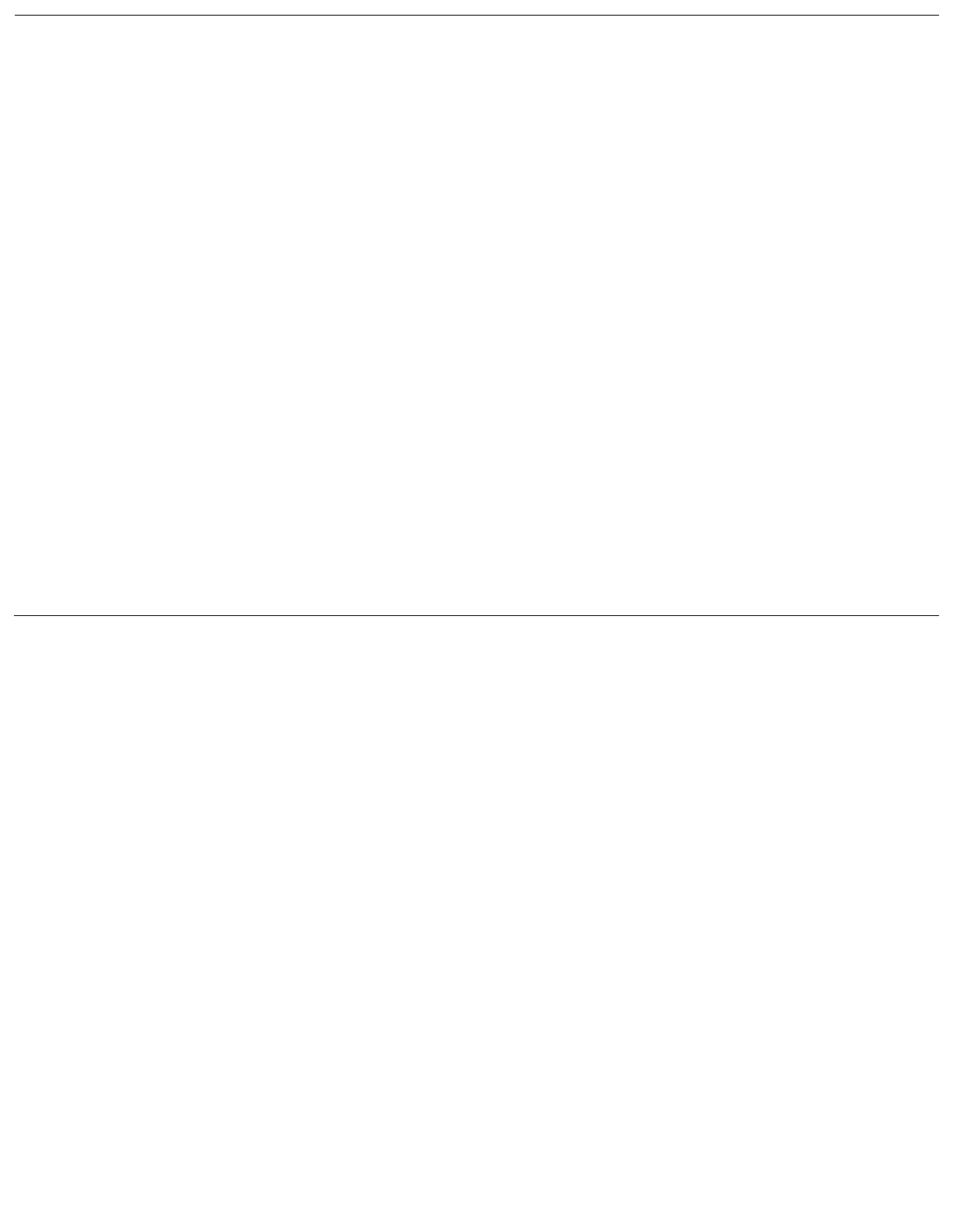$A =$  the number of ounces in 1 ton (2,000 pounds)

 $B =$  the number of liters in 320 milliliters

 $C =$  the number of cubic feet in 12 cubic yards

 $D =$  the number of centimeters in 8100 decameters

Find  $A + B + C + D$ 

14.

- $A =$  the number of ounces in 1 ton (2,000 pounds)
- $B =$  the number of liters in 320 milliliters
- $C =$  the number of cubic feet in 12 cubic yards
- $D =$  the number of centimeters in 8100 decameters

Find  $A + B + C + D$